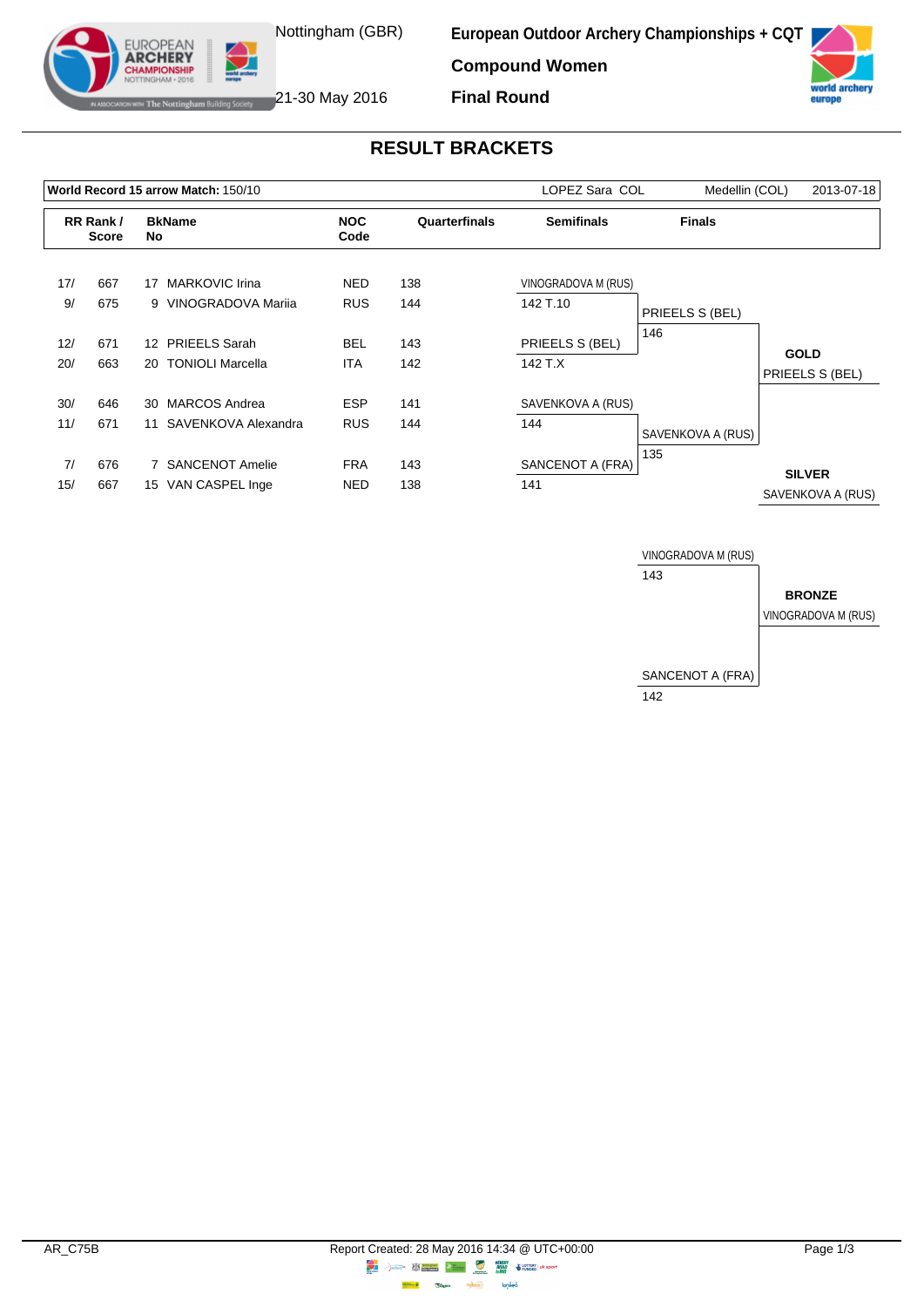

**European Outdoor Archery Championships + CQT Compound Women**

world europe



**Elimination Round**

## **RESULT BRACKETS**

| World Record 15 arrow Match: 150/10<br>LOPEZ Sara COL<br>Medellin (COL) |                          |    |                                                              |                    |                       |                                 |                              | 2013-07-18             |
|-------------------------------------------------------------------------|--------------------------|----|--------------------------------------------------------------|--------------------|-----------------------|---------------------------------|------------------------------|------------------------|
|                                                                         | RR Rank/<br><b>Score</b> | No | <b>BkName</b>                                                | <b>NOC</b><br>Code | 1/24<br>Elimin. Round | 1/16<br>Elimin. Round           | 1/8<br>Elimin. Round         | Quarterfinals          |
| 1/                                                                      | 684                      |    | 1 ELLISON Toja<br>pre-seeded in 1/16th                       | <b>SLO</b>         |                       | ELLISON T (SLO)<br>145          | ELLISON T (SLO)              |                        |
| 33/                                                                     | 643                      |    | 33 HUNSPERGER Janine                                         | SUI                | 139                   | HUNSPERGER J (SUI)              | 141                          |                        |
| 32/                                                                     | 644                      |    | 32 STAHLKRANTZ Sofie                                         | <b>SWE</b>         | 136                   | 137                             |                              | MARKOVIC I (NED)       |
| 17/                                                                     | 667                      |    | 17 MARKOVIC Irina<br>-Bye-                                   | <b>NED</b>         |                       | MARKOVIC I (NED)<br>140 T.10    | MARKOVIC I (NED)<br>142      | 138                    |
| 16/                                                                     | 667                      |    | -Bye-<br>16 LONGO Laura                                      | <b>ITA</b>         |                       | LONGO L (ITA)<br>140 T.9        |                              |                        |
| 9/                                                                      | 675                      |    | 9 VINOGRADOVA Mariia<br>-Bye-                                | <b>RUS</b>         |                       | VINOGRADOVA M (RUS)<br>143 T.10 | VINOGRADOVA M (RUS)          |                        |
| 41/                                                                     | 632                      |    | 41 STOCKER Nadja                                             | AUT                | 130                   | MEYNEN DEGRYSE S (BEL)          | 149                          |                        |
| 24/                                                                     | 653                      |    | 24 MEYNEN DEGRYSE Saskia                                     | <b>BEL</b>         | 138                   | 143 T.7                         |                              | VINOGRADOVA M (RUS)    |
| 25/                                                                     | 652                      |    | 25 FRANCHINI Irene                                           | <b>ITA</b>         | 136                   | FRANCHINI I (ITA)               |                              | 144                    |
| 40/                                                                     | 633                      |    | 40 SHKLIAR Kseniia                                           | <b>UKR</b>         | 132                   | 138                             | MEISSNER J (GER)             |                        |
| 8/                                                                      | 676                      |    | pre-seeded in 1/16th<br>8 MEISSNER Janine                    | <b>GER</b>         |                       | MEISSNER J (GER)<br>147         | 145                          |                        |
| 5/                                                                      | 680                      |    | 5 HEIGENHAUSER Kristina<br>pre-seeded in 1/16th              | <b>GER</b>         |                       | HEIGENHAUSER K (GER)<br>143     | HEIGENHAUSER K (GER)         |                        |
| 37/                                                                     | 638                      |    | 37 LISLEVAND Sunniva                                         | NOR.               | 139                   | FORSBERG H (SWE)                | 143                          |                        |
| 28/                                                                     | 648                      |    | 28 FORSBERG Helen                                            | SWE                | 144                   | 142                             |                              | PRIEELS S (BEL)        |
| 21/<br>44/                                                              | 663<br>625               |    | 21 SZALANSKA Katarzyna<br>44 SAGLAM Evrim                    | POL<br><b>TUR</b>  | 133<br>138            | SAGLAM E (TUR)<br>138           | PRIEELS S (BEL)              | 143                    |
| 12/                                                                     | 671                      |    | -Bye-<br>12 PRIEELS Sarah                                    | <b>BEL</b>         |                       | PRIEELS S (BEL)<br>141          | 146                          |                        |
| 13/                                                                     | 670                      |    | 13 JENSEN Tanja<br>-Bye-                                     | <b>DEN</b>         |                       | JENSEN T (DEN)<br>142           | <b>TONIOLI M (ITA)</b>       |                        |
| 45/                                                                     | 607                      |    | 45 DE GIULI Clementine                                       | SUI                | 133                   | <b>TONIOLI M (ITA)</b>          | 145                          |                        |
| 20/                                                                     | 663                      |    | 20 TONIOLI Marcella                                          | <b>ITA</b>         | 143                   | 146                             |                              | <b>TONIOLI M (ITA)</b> |
| 29/<br>36/                                                              | 646<br>639               |    | 29 FEVANG MARZOUK Laila<br>36 MAGNUSDOTTIR Helga Kolbrun ISL | <b>NOR</b>         | 139<br>137            | FEVANG MARZOUK L (NOR)<br>141   |                              | 142                    |
| 4/                                                                      | 680                      |    | pre-seeded in 1/16th<br>4 BOSTAN Yesim                       | <b>TUR</b>         |                       | <b>BOSTAN Y (TUR)</b><br>145    | <b>BOSTAN Y (TUR)</b><br>144 |                        |

**lensed**